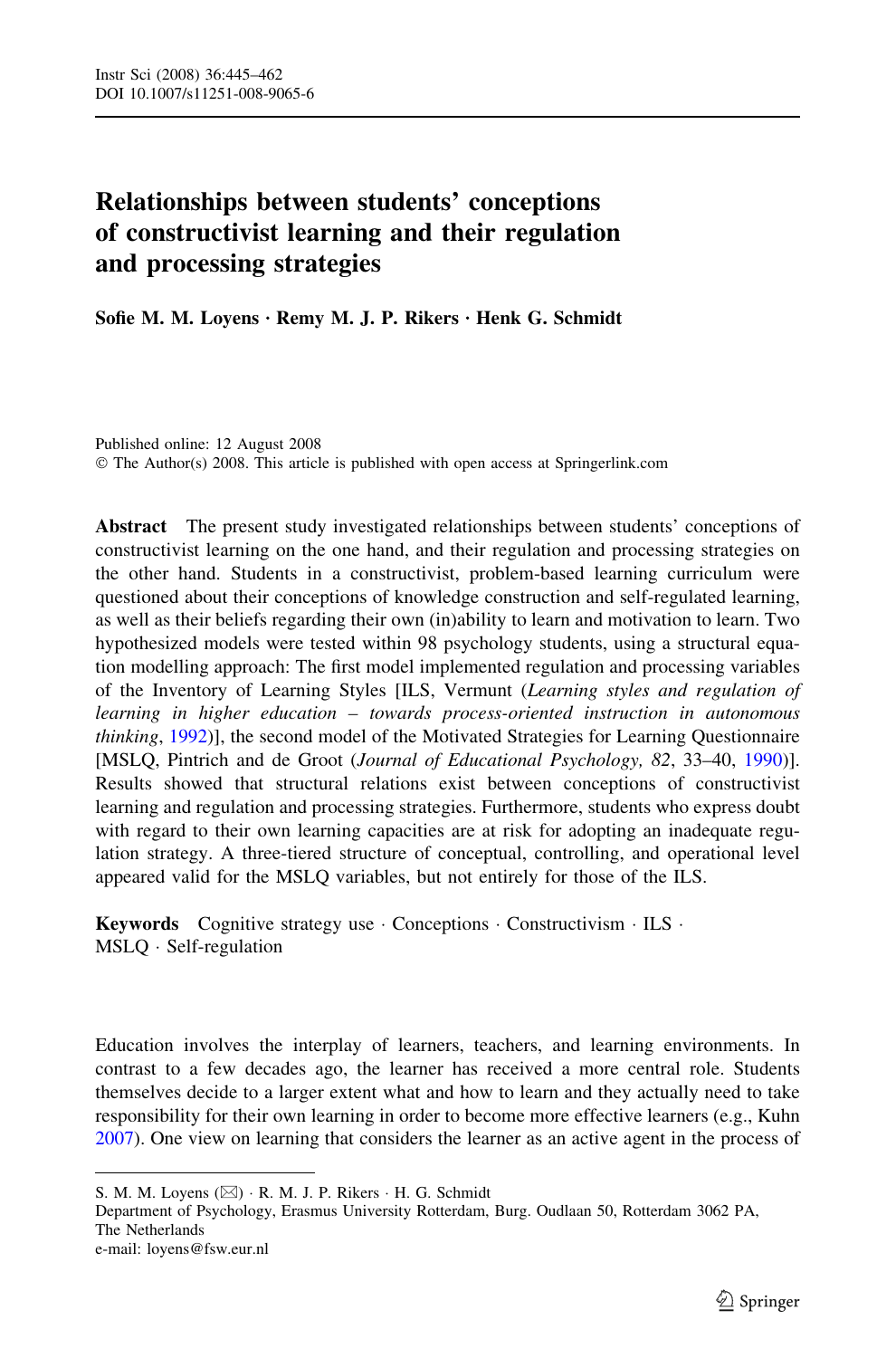knowledge acquisition is constructivism. Constructivism is an umbrella term for various views on learning (Gijbels et al. [2006\)](#page-16-0), which focus on how learners create meaning and which argue that this knowledge construction process requires active engagement of the learner. A working definition of constructivism could be: A theory of how we learn, grounded in philosophy, that has led to the development of several educational applications (e.g., problem-based learning). Constructivism is, however, embodied in numerous ways (e.g., Windschitl [2002\)](#page-17-0). Nevertheless, most views share four core features or constructs that should be considered while creating learning environments for students. These constructs can be labelled as (1) knowledge construction, (2) cooperative learning, (3) selfregulated learning, and (4) the use of meaningful, authentic problems in education (e.g., Driscoll [2005](#page-16-0); Marshall [1992](#page-17-0)). In short, knowledge construction refers to the use of prior knowledge when new information is interpreted. Second, cooperative learning embodies the idea that social interaction and negotiation can help learners in their knowledge acquisition process. A third construct within constructivist learning, self-regulated learning, presupposes aspects such as goal-setting, metacognition, and self-assessment and is viewed as the key to successful learning. The use of meaningful problems in education, finally, refers to confronting students with complex, meaningful problems to make learning situations more similar to real-life, professional situations, which promotes transfer of knowledge (for a detailed discussion, see Loyens et al. [2007a\)](#page-16-0). Constructivist learning environments have been rapidly embraced in areas of education (Tenenbaum et al. [2001](#page-17-0)). It has been argued that they promote motivation (e.g., Norman and Schmidt [1992\)](#page-17-0). On the other hand, these learning environments require a great deal of responsibility from learners in terms of being socially apt, self-regulated knowledge constructors. Some learners may experience this as a positive challenge and as part of their learning process, but others may relapse into uncertainty, confusion, and even anxiety (Duke et al. [1998](#page-16-0)).

The emphasis of constructivist views on the learner as an active agent had an important implication: It brought personal knowledge constructions and learners' subjective beliefs to the fore in educational research (Wigfield et al. [1996](#page-17-0)), also referred to as ''conceptions''. A conception can be defined as ''an individual's personal and therefore variable response to a specific idea" (Entwistle and Peterson [2004](#page-16-0), p. 408). In the educational context, conceptions of learning can be described as ''coherent systems of knowledge and beliefs about learning and related phenomena'' (Vermunt and Vermetten [2004,](#page-17-0) p. 362). The more central role of the learner in education has caused that learners' conceptions with respect to learning received more attention. Therefore, conceptions of learning now constitute an important component of research on student learning (Vermunt [2007](#page-17-0)). The result is a large number of studies relating students' conceptions of knowledge (i.e., epistemologies) and conceptions of learning to other aspects of learning such as cognitive processing strategies (e.g., Vermunt [1996\)](#page-17-0), regulation strategies (e.g., Purdie et al. [1996\)](#page-17-0), motivation (e.g., Pintrich and Zusho [2002](#page-17-0)), and learning outcomes (e.g., McLean [2001\)](#page-17-0). Those studies examined students' conceptions of learning, using existing taxonomies (e.g., qualitative categorisation by Marton et al. [1993](#page-17-0)) and focused on learning in general.

Besides ideas and beliefs about learning in general, students also have specific beliefs about the learning environment in which they are studying. Lowyck et al. ([2004\)](#page-16-0) have labelled these beliefs about the learning environment ''instructional conceptions''. More specifically, instructional conceptions are ideas about relationships between features of the learning environment and learning (Clarebout et al. [2007](#page-16-0)). The present study aims to investigate students' instructional conceptions of a constructivist learning environment. Little is known about students' conceptions of constructivist learning as well as relationships between these instructional conceptions and other components of learning such as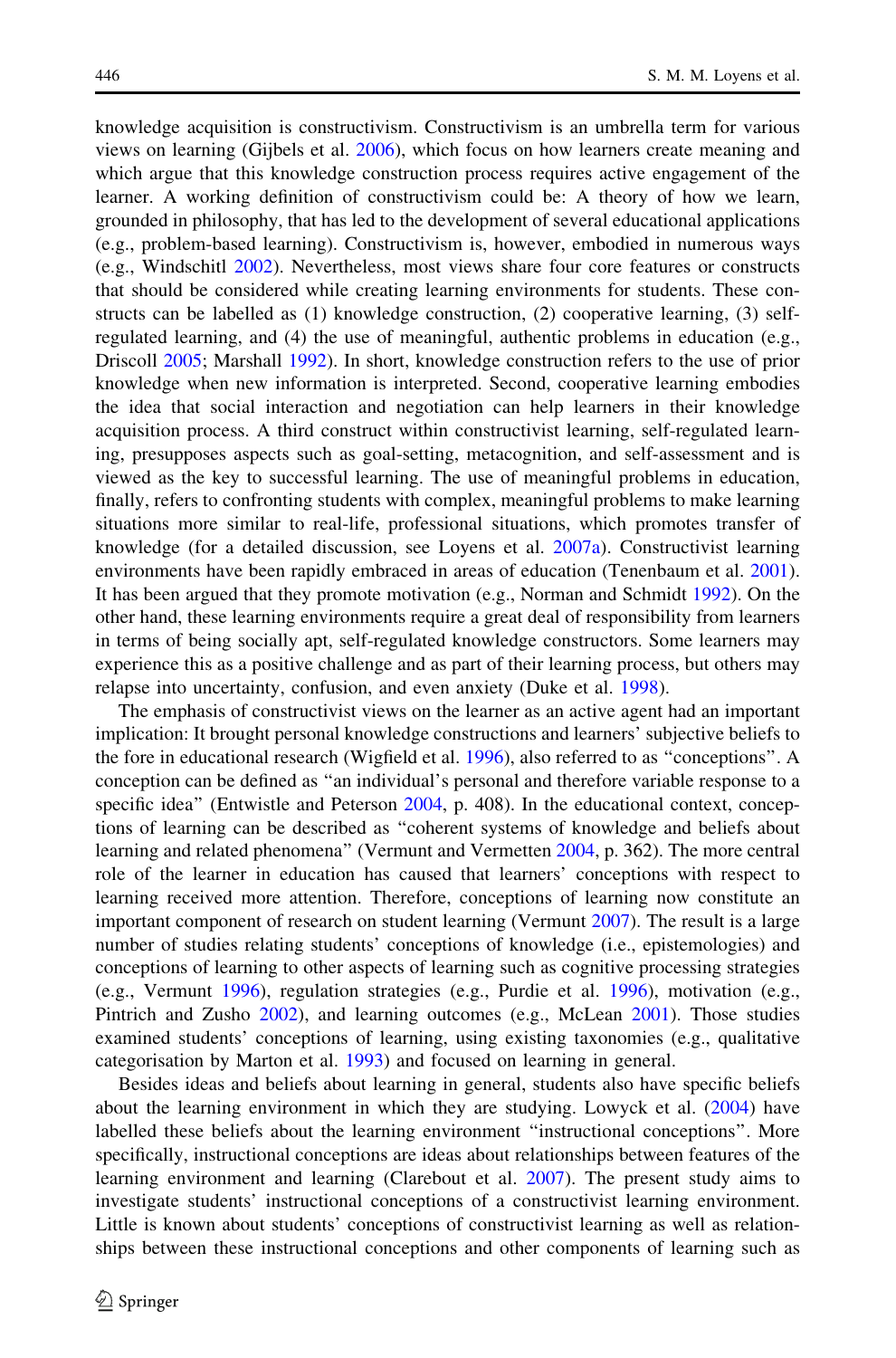regulation and processing strategies. Since constructivist views on learning assign a central role to the learner and presuppose that effective learning implies learners being socially apt, self-regulated knowledge constructors, it is important to investigate whether learners themselves perceive this in the same way. After all, as mentioned above, beliefs that students hold with respect to their responsibility in learning and what effective learning implies (i.e., students' conceptions of learning) show relationships with the actual learning activities (e.g., regulation and processing) that students undertake. Therefore, the present study was designed to shed light on the relationship between students' conceptions of constructivist learning and their regulation and processing strategies. It is examined whether these relations exist and if so, to what extent. In order to evaluate these connections, we first discuss studies on conceptions of constructivist learning as well as studies on conceptions of learning and regulation and processing strategies.

#### Instructional conceptions of constructivist learning and learning variables

The idea of instructional conceptions, which not only focus on learning or teaching as separate constructs, but specifically on the relationship between learning environment and learning, is fairly new in educational research and was only introduced in 2004 by Lowyck et al. [\(2004](#page-16-0)).

The same goes for research on students' beliefs about constructivist learning. Gijbels et al. [2006](#page-16-0) compared students in a constructivist problem-based curriculum with students in a conventional learning environment regarding their perceptions of the instructional environment. They found that students in a problem-based learning environment perceived the presence of active construction of knowledge, conceptual conflicts, cooperative learning, and the student-centeredness of the curriculum more prevalently compared to students in a conventional learning environment.

With respect to relationships of students' conceptions of constructivist learning and other learning variables, a study by Loyens et al. [\(2007b\)](#page-16-0) demonstrated significant relationships between conceptions of knowledge construction, self-perceived inability, and motivation to learn with self-study time and students' preparation for and participation in problem-based learning groups.

## Relationships between conceptions of learning and regulation and processing

Studies relating conceptions of learning in general (mostly using the taxonomy of Marton et al. [1993](#page-17-0)) with students' regulation and processing are more established. Regulation and processing strategies are often summarized in the concept ''study strategies'' (Vermunt [1998\)](#page-17-0). Processing can take place on a deep (i.e., relating ideas and seeking meaning) or surface (i.e., repetition and memorization) level (e.g., Entwistle and Peterson [2004](#page-16-0)). Regulation strategies steer the processing of information (Ferla et al. [2008\)](#page-16-0) and can rely on the initiative of the learning him/herself or on external sources (e.g., teacher, chapter structure, etc.).

Van Rossum and Schenk [\(1984](#page-17-0)) studied the relationship between conceptions of learning, study strategies, and learning outcomes by letting participants study a text, followed by a questionnaire containing items about the text as well as items about their study strategy and conceptions of learning. They found that high quality learning outcomes are particularly related to learning conceptions that emphasize the constructive character of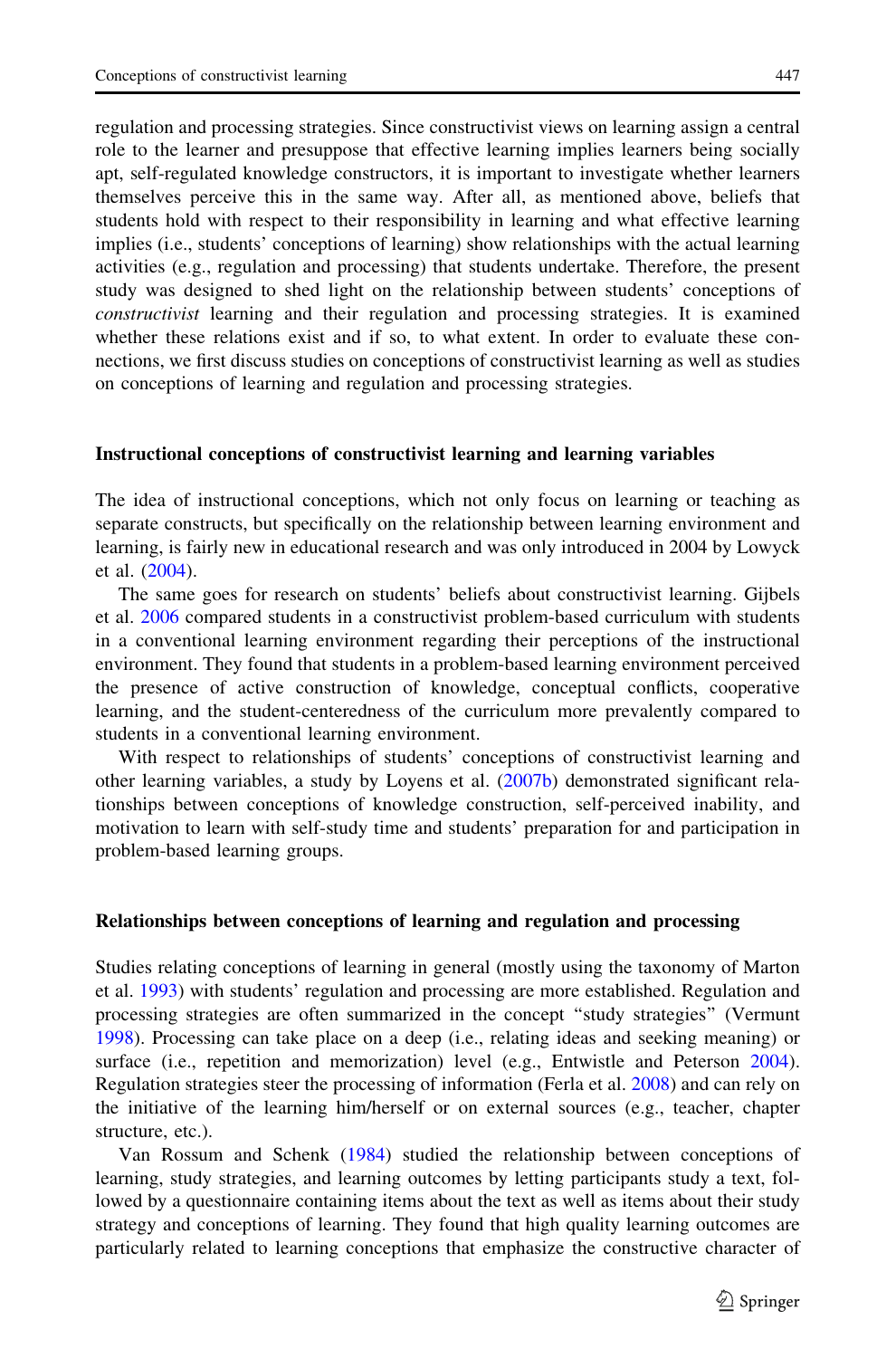learning as well as deep processing. Crawford et al. ([1994\)](#page-16-0) came to the same conclusion in a study of student's conceptions of learning mathematics. Their research identified a structural relationship between students' conceptions of mathematics and their processing. Similarly, Dart et al. ([2000\)](#page-16-0) tested a structural model relating conceptions of learning and processing. They found that qualitative conceptions (such as 'learning is concerned with understanding and meaning by relating or connecting new material to prior knowledge') were particularly linked with deep processing. Furthermore, more advanced conceptions in which learning is seen as understanding instead of memorising, are found to be associated with a more frequent use of self-regulated learning strategies (Purdie et al. [1996](#page-17-0)). Ferla et al. [2008](#page-16-0) tested a structural model in which conceptions of learning were related with regulation and processing strategies. Conceptions of learning showed significant relationships with both regulation and processing strategies.

In sum, several studies report relationships between conceptions of learning on the one hand and regulation and processing strategies on the other hand. Therefore, more and more studies in educational research examining student learning depart from an integrative approach, focussing on different aspects of learning and including students' conceptions as an important factor (e.g., Vermunt [2007](#page-17-0)).

Interestingly, measurement instruments of learning aspects also started to adopt this integrative approach. A prominent example in this respect is Vermunt's Inventory of Learning Styles (ILS; Vermunt [1992,](#page-17-0) [1998\)](#page-17-0). The ILS measures four aspects of students' learning: Processing strategies, regulation strategies, mental models of knowledge (which can be labelled as conceptions of knowledge), and learning orientations (i.e., personal goals, intentions, motives, expectations, concerns, and doubts with respect to learning). Relationships among these four aspects are assumed and from a theoretical perspective, these aspects can be categorised into three levels. The first level is the cognitive-symbolic or conceptual level consisting of students' ideas and beliefs. Mental models of knowledge and learning orientations fall into this category. Furthermore, a controlling level can be distinguished that refers to regulation processes, whereas a third level, the operationalbehavioural level, concerns the processing strategies. The controlling level tunes the conceptual level to the operational level (Vermetten et al. [1999](#page-17-0)).

Another example of a measurement instrument combining students' beliefs and regulation and processing strategies is the Motivated Strategies for Learning Questionnaire (MSLQ, Pintrich and de Groot [1990](#page-17-0)). The MSLQ consists of three subscales: Cognitive strategy use, self-regulation, and motivational beliefs. Similar to the ILS, a three-tiered model could be assumed in which regulation strategies mediate the relationships between conceptions and processing strategies.

#### The present study

The present study also assumes an integrative approach and aims to investigate whether a relationship can be found between students' conceptions of *constructivist* learning on one hand, and regulation and processing strategies on the other hand. Furthermore, it is tested whether regulation strategies operate as mediating variables between conceptions and processing strategies.

As mentioned above, research on instructional conceptions is fairly new and little is known about instructional conceptions in the context of constructivist learning environments. This study is a first attempt to fill this gap.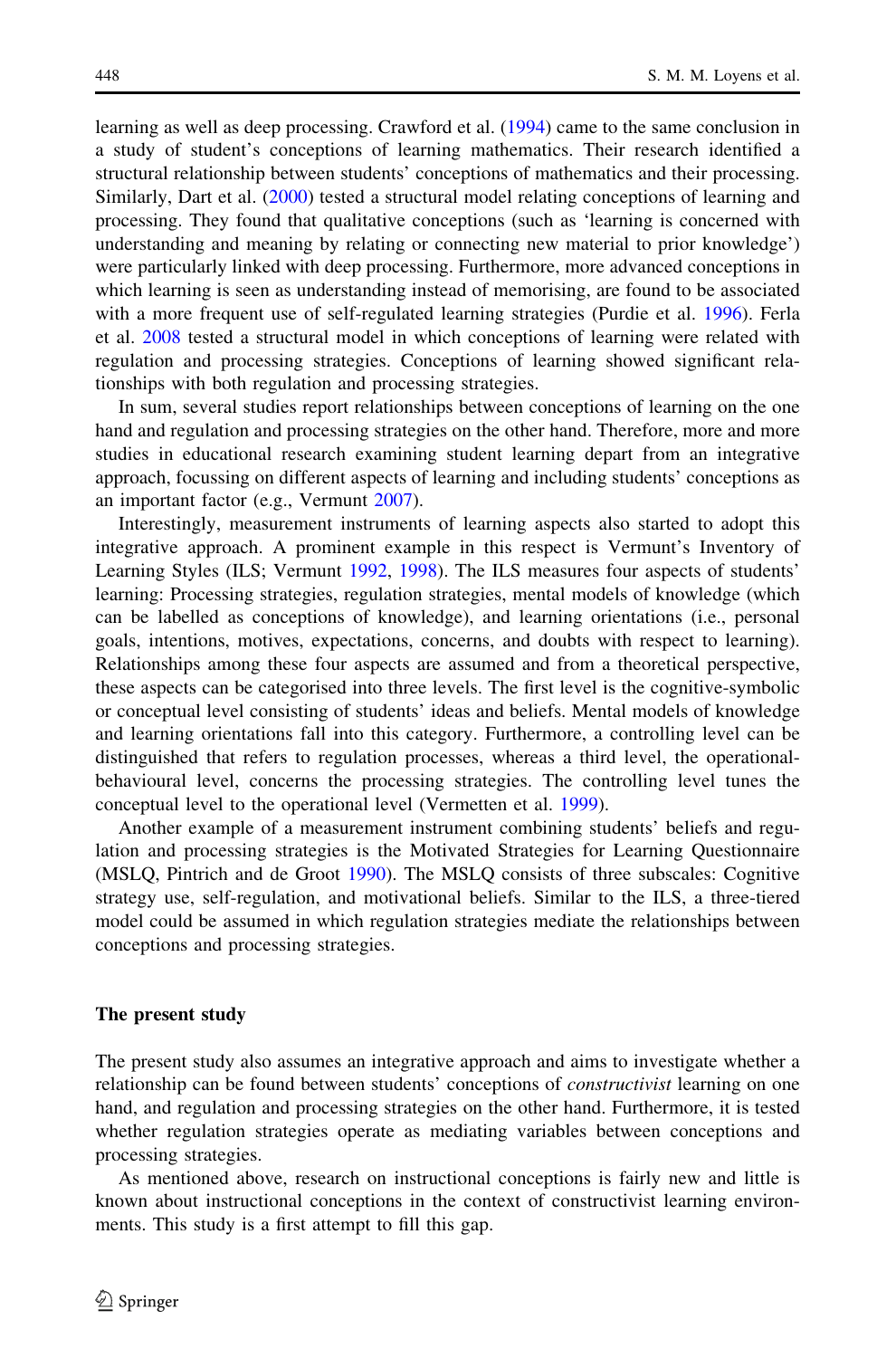It is hypothesized based on previous research on conceptions of learning (e.g., Ferla et al. [2008;](#page-16-0) Purdie et al. [1996\)](#page-17-0) that relationships exist between conceptions of constructivist learning and regulation and processing strategies, since previous research on conceptions of constructivist learning demonstrated relationships with learning activities such as self-study time and study preparation and participation (Loyens et al. [2007b](#page-16-0)). Furthermore, it is expected that conceptions of self-regulated learning show significant relationships with actual self-regulated learning activities. After all, students who agree on the significance of setting goals, planning, and monitoring one's progress are more likely to display these self-regulated learning activities. Due to the strong connections between selfregulated learning and motivation reported in educational research literature (e.g., Pintrich and Schunk [1996\)](#page-17-0), we also expect significant relationships of the variable motivation to learn with regulation strategies. Finally, since self-perceived inability to learn has been mentioned as a possible negative consequence of constructivist learning environments (Duke et al. [1998\)](#page-16-0), negative relationships were expected from this variable.

# Method

#### Participants

Participants were 98 third-year and fourth-year psychology students (79 female, 19 male; mean age  $= 22.60, SD = 3.59$ ) enrolled in a problem-based learning (PBL) curriculum at Erasmus University Rotterdam, the Netherlands.

The learning environment in which the study took place

The psychology curriculum in this study applies a problem-based learning approach. Problem-based learning has its roots in constructivist learning theories. Students work in small groups on meaningful, authentic problems, under the guidance of a tutor (Barrows [1996\)](#page-16-0). First, students discuss a problem and possible explanations or solutions are proposed. Since their prior knowledge of the problem-at-hand is limited, this discussion leads to the formulation of issues for further self-directed learning. Subsequently, students spend time studying literature relevant to the issues generated. After this period of self-study, students share their findings, elaborate on knowledge acquired, and have an opportunity to correct misconceptions (Hmelo-Silver [2004](#page-16-0); Schmidt [1983](#page-17-0) ). The academic year consists of eight consecutive courses of five weeks each.

## Materials

## Measurement of students' conceptions

Students' conceptions of constructivist activities were measured by means of a questionnaire (Loyens et al. [2007a](#page-16-0)). This questionnaire measures students' opinions on knowledge construction, cooperative learning, self-regulated learning, and the use of meaningful, authentic problems. In addition, the questionnaire focuses on students' conceptions of selfperceived inability to learn (i.e., feelings of doubt concerning one's own learning capacities) and motivation to learn. All statements need to be rated on a 7-point Likert-scale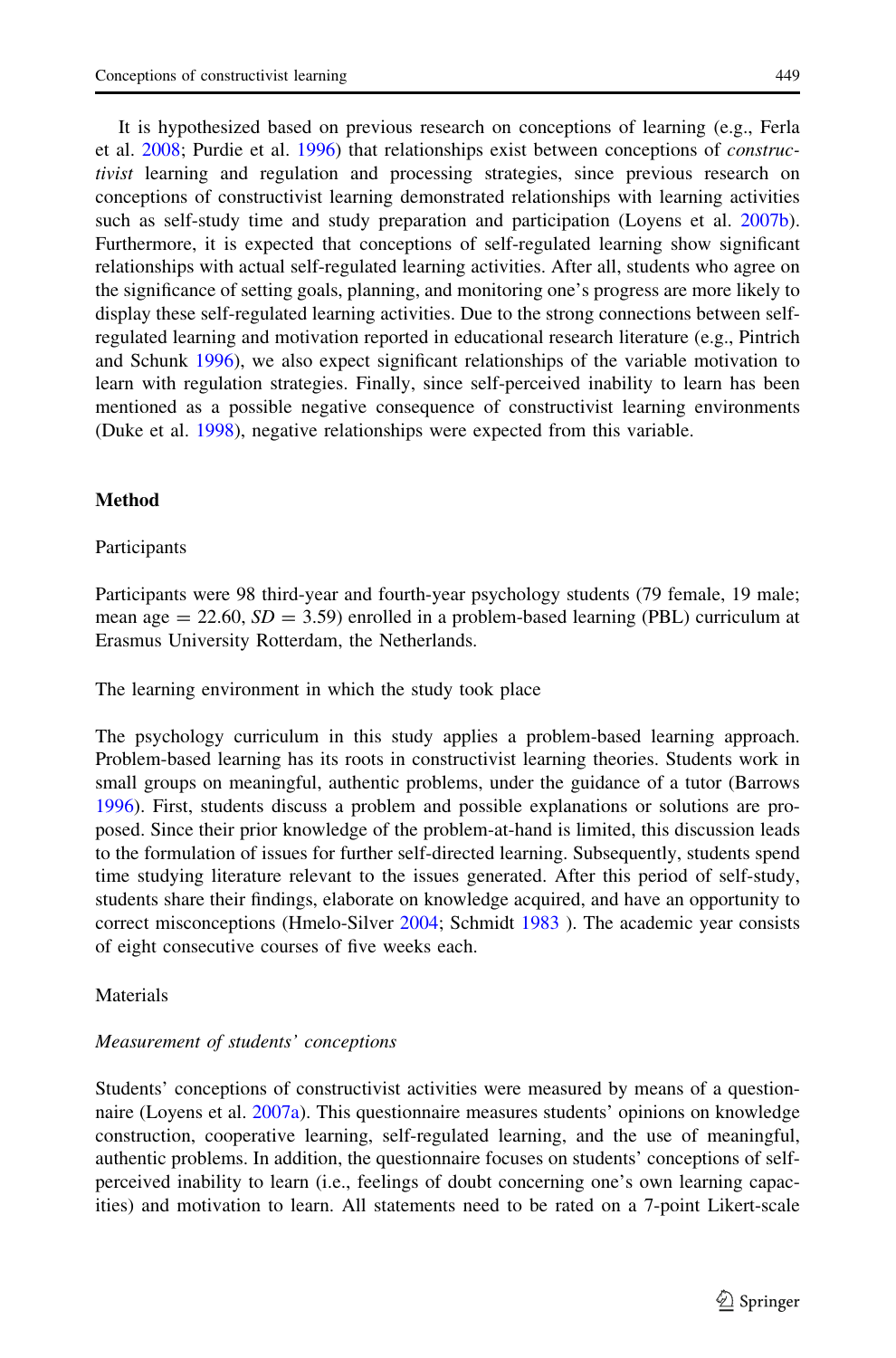ranging from  $-3$  (entirely disagree) to  $+3$  (entirely agree), with 0 reflecting a neutral opinion towards a statement.

In this study, we focused on students' conceptions of knowledge construction and selfregulated learning, since these assumptions reflect students' individual learning activities and on self-perceived inability to learn and motivation to learn as possible influences on students' learning. Cooperative learning and the use of authentic problems were not taken into account in this study, since these factors refer to curriculum characteristics, which imply that students are automatically confronted with these activities in a constructivist learning environment. Since the focus of this study is on relationships with regulation and processing strategies, we chose to zoom in on the conceptions of constructivist learning activities students can deliberately undertake (i.e., knowledge construction and self-regulated learning) and on the conceptions of self-perceived inability to learn and motivation to learn as possible influences on students' learning.

The questionnaire used was influenced by research on self-regulated learning and motivation (Pintrich and de Groot [1990](#page-17-0)), mental models (Vermunt [1992\)](#page-17-0), conceptions of learning (Marton et al. [1993](#page-17-0)), conceptions of knowledge (Schraw et al. [2002\)](#page-17-0), and con-structivist literature (e.g., Steffe and Gale [1995](#page-17-0); Tenenbaum et al. [2001](#page-17-0)) with respect to its theoretical background. However, this questionnaire focuses explicitly on conceptions of constructivist learning activities and is therefore different from existing instruments. Examples of items are shown in Table 1.

Confirmatory factor analysis has demonstrated that the questionnaire was able to measure students' conceptions in a reliable and valid fashion. The reliability of the six latent constructs was assessed using coefficient H (Hancock and Mueller [2001\)](#page-16-0) and ranged from .60 to .86 (Loyens et al. [2007a\)](#page-16-0).

#### Measurement of students' processing and regulation strategies

Students' regulation and processing strategies were measured by Part A 'Study strategies' of Vermunt's ILS (Vermunt [1992\)](#page-17-0). Three processing strategies are part of the ILS: Deep processing (characterized by relating and structuring and critical processing,  $n = 11$ items), stepwise processing (characterized by memorising and rehearsing and analysing,  $n = 11$  items), and concrete processing  $(n = 5$  items). Furthermore, three regulation strategies are measured by this questionnaire: Self-regulation (both of learning process/ results and learning content,  $n = 11$  items), external regulation (both of learning process and learning results,  $n = 11$  items), and lack of regulation ( $n = 6$  items). For each item, participants had to indicate on a 5-point Likert-scale to what extent the statement applied to them  $(1 = I$  do this seldom or never,  $5 = I$  do this almost always). Because we were

| Conception                                      | Item examples (translated from Dutch)                                                                                     |
|-------------------------------------------------|---------------------------------------------------------------------------------------------------------------------------|
| Knowledge construction<br>$(n = 10)$            | "Previous learned facts are the building blocks of new knowledge"                                                         |
| Self-regulated learning<br>$(n = 9)$            | "Preparing a test is difficult when the teacher has not pointed out exactly<br>what has to be studied" (reversed scoring) |
| Self-perceived inability to<br>learn $(n = 12)$ | "I doubt if I can complete this study successfully"                                                                       |
| Motivation to learn $(n = 8)$                   | "I easily find the motivation to study"                                                                                   |

Table 1 Item examples of students' conceptions of constructivist learning activities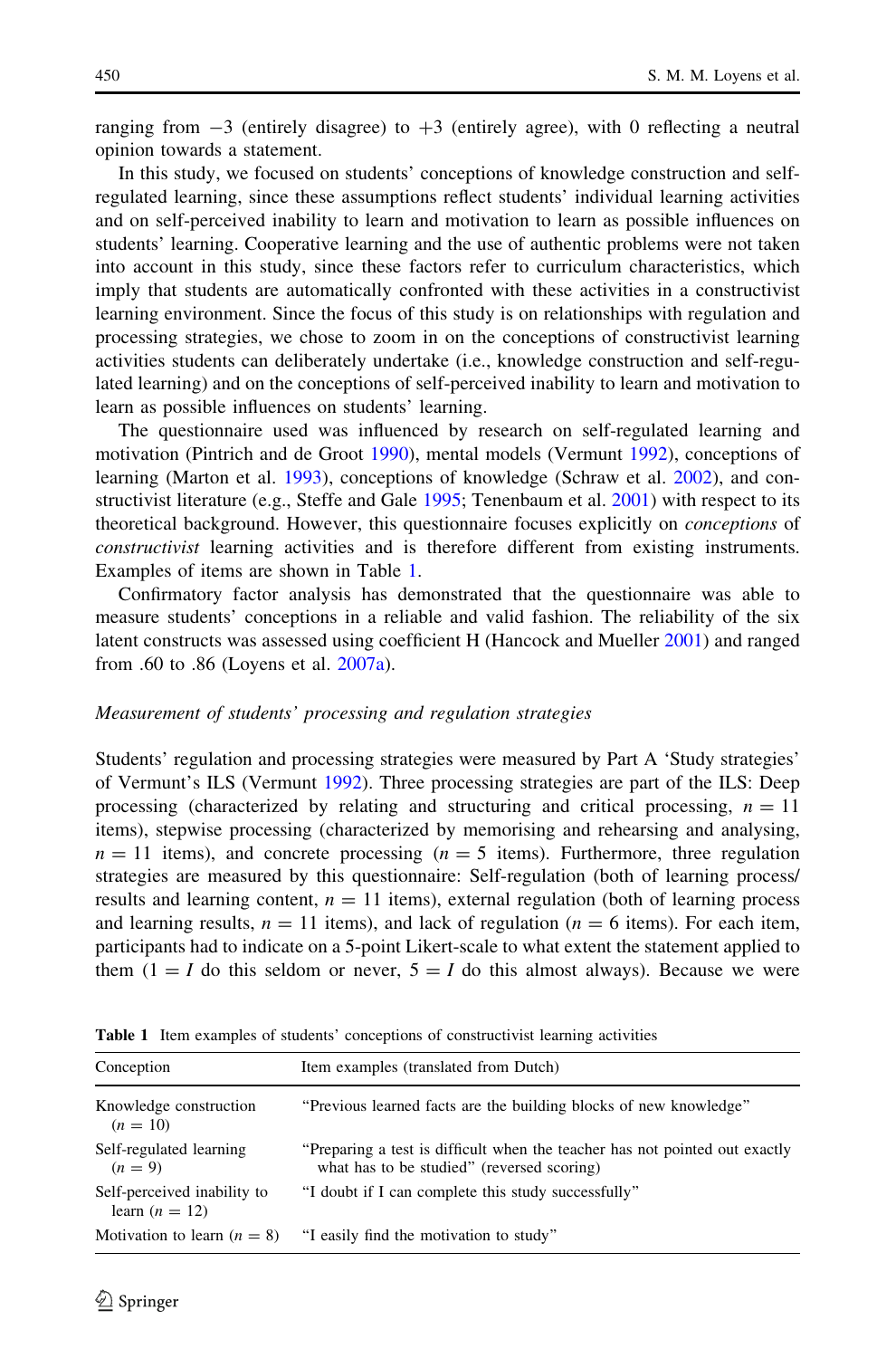particularly interested in the relationship of study strategies and students' conceptions of constructivist learning, part B of the ILS, 'Study motives and study views' (i.e., mental models of knowledge and learning orientations) was not considered in our study.

As a second measure of regulation and processing strategies, corresponding items of the Motivated Strategies for Learning Questionnaire (MSLQ; Pintrich and de Groot [1990](#page-17-0)) were selected. Items of the MSLQ-subscales 'Cognitive strategy use' and 'Self-regulation' were included. However, because the MSLQ was designed for high-school education, two items of the cognitive strategy use subscale, stressing homework (item 31) and mentioning the teacher (item 36) were deleted for our study with higher-education students. A total of 20 items of the MSLQ (11 items of the cognitive strategy subscale and 9 items of the selfregulation subscale) were used and had to be rated on a 7-point Likert-scale ranging from 1  $(=$  not at all true for me) to 7  $(=$  very true for me). The MSLQ-part measuring motivational beliefs was not administered because of the focus on students' conceptions of constructivist learning.

#### Procedure

All three questionnaires were electronically administered to the students at the beginning of the academic year. Students could fill out the questionnaires in their own time, at home or at campus. The questionnaires' instructions stated that there were no right or wrong answers to the items, all answers were correct as long as they reflected students' personal opinions. Students who took part in the study received a one hour research credit for their participation.

## Statistical analysis

Responses to negatively stated items were reversed so that for all items the highest response score was indicative of a positive rating of each construct. Descriptive statistics were calculated for all subscales.

A structural equation modelling approach was adopted to test different models concerning the relationship between students' conceptions of constructivist learning and regulation and processing strategies. Hypothesized structural relationships among the variables were established and the structural models, depicted in Figs. [1](#page-7-0) and [2,](#page-8-0) were tested. In these models, students' conceptions of knowledge construction, self-regulated learning, self-perceived inability to learn, and motivation to learn are observed variables at the conceptual level (Loyens et al. [2007a\)](#page-16-0). In Fig. [1](#page-7-0), regulation processes of the ILS (selfregulation, external regulation, and lack of regulation) are modelled on the controlling level and the ILS-processing strategies (deep, stepwise, and concrete processing) on the operational level.

For the model depicted in Fig. [2](#page-8-0), the same three levels were modelled using the regulation and processing subscales of the MSLQ (Pintrich and de Groot [1990](#page-17-0)).

Maximum likelihood estimations were used for the estimation of the models' parameters. For the evaluation of the models presented in Figs. [1](#page-7-0) and [2](#page-8-0), two groups of fit indices, absolute and incremental, were selected.

In the present study,  $\chi^2$ , accompanied by degrees of freedom, sample size, and p-value, as well as the root mean square error of approximation (RMSEA, Steiger [1990](#page-17-0)) were used as absolute fit indices.  $\chi^2$  has been the traditional statistic to test the closeness of fit between an observed and predicted covariance matrix. A small  $\chi^2$  value, relative to the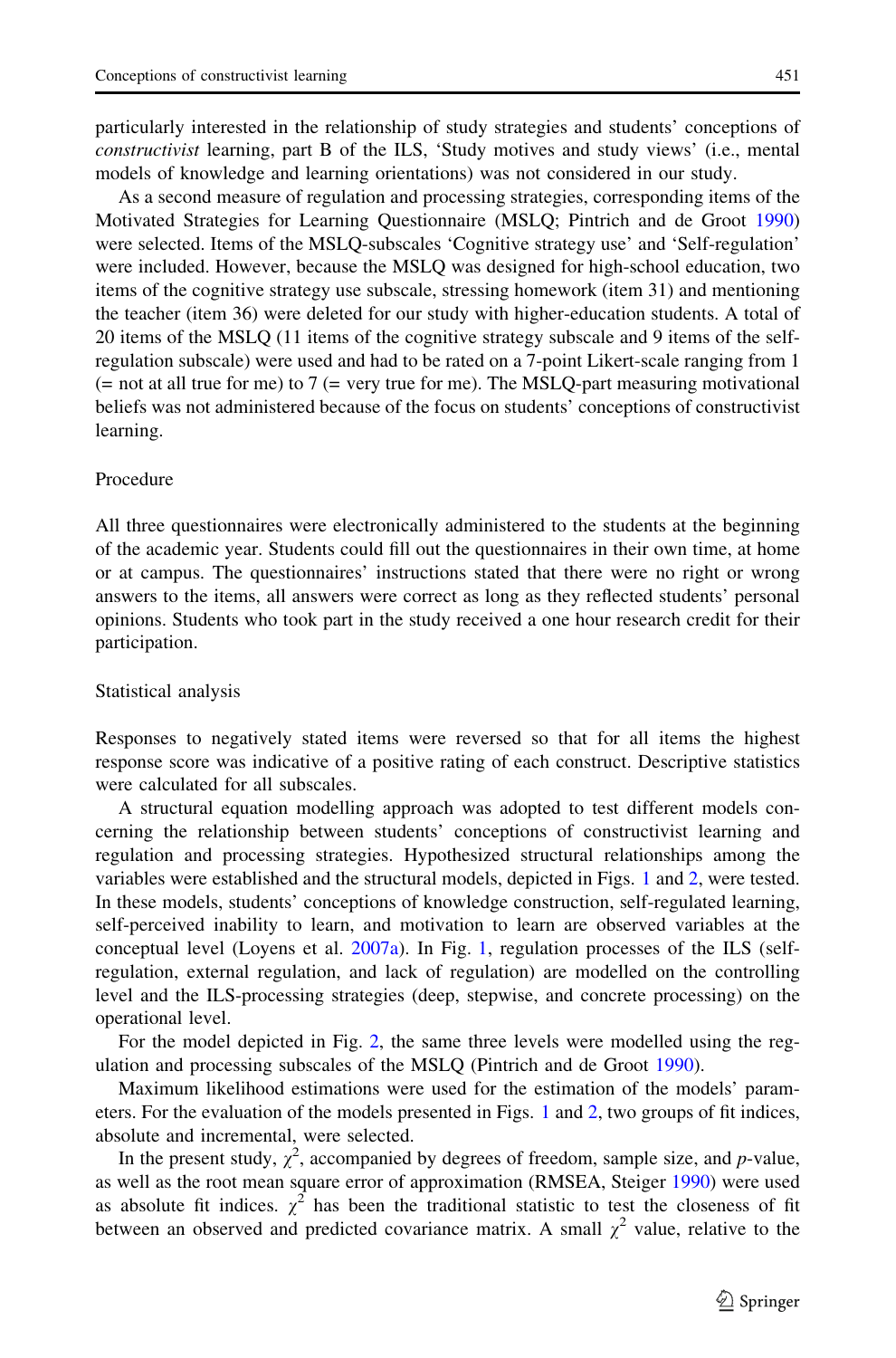<span id="page-7-0"></span>

Fig. 1 Hypothesized model with ILS regulation and processing variables. Note: For clarity, correlations among the four conceptions of constructivist learning, among the residuals, and among the error terms were omitted

degrees of freedom, is an indication of good fit and vice versa (Byrne [2001\)](#page-16-0). Although there is no clear-cut guideline about what value of  $\gamma^2$  divided by the model's degrees of freedom is minimally acceptable, it is frequently suggested that this ratio should be less than three (Kline [1998\)](#page-16-0). RMSEA appears to be sensitive to model specification, minimally influenced by sample size, and not overly influenced by estimation method and was therefore included (Fan, Thompson and Wang [1999](#page-16-0)). The lower the value of RMSEA, the better the fit, with a cut-off value close to .06 (Hu and Bentler [1999\)](#page-16-0).

Two incremental fit indices were included: The Tucker-Lewis index (TLI, Tucker and Lewis [1973](#page-17-0)) and the comparative fit index (CFI, Bentler [1990](#page-16-0)). Both indices range from zero to 1, with higher values indicating a better fit. Values greater than .90 are traditionally associated with well-fitting models (Bentler [1990\)](#page-16-0) although more recently, cut-off values close to .95 or .96 are suggested (Byrne [2001;](#page-16-0) Hu and Bentler [1999](#page-16-0)).

With respect to the values of the standardized path coefficients, values less than .10 indicate a small effect, values around .30 a medium effect, and values greater than .50 a large effect (Kline [1998](#page-16-0)).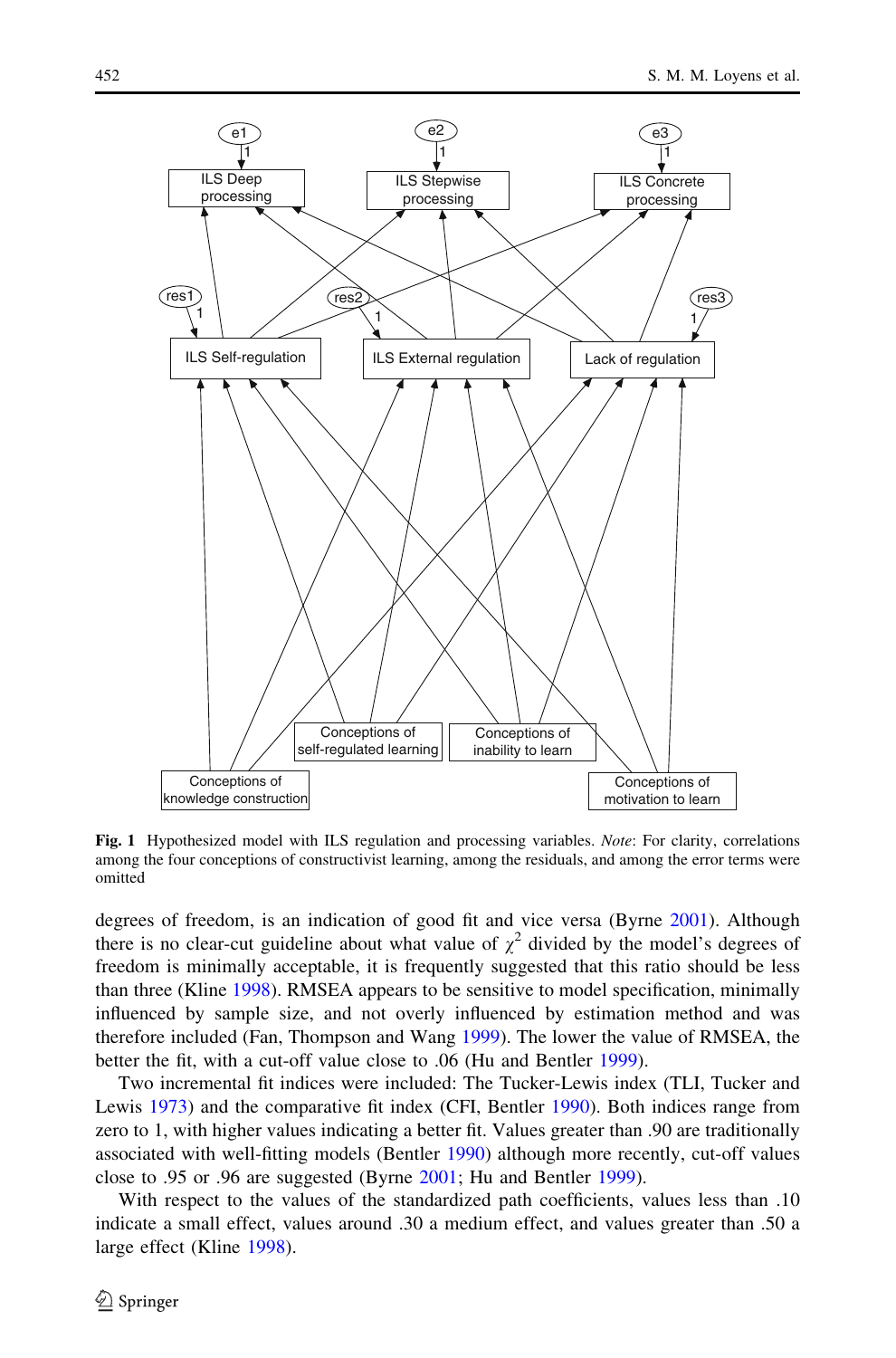<span id="page-8-0"></span>

Fig. 2 Hypothesized model with MSLQ regulation and processing variables. Note: For clarity, correlations among the four conceptions of constructivist learning were omitted

Finally,  $\Delta \chi^2$  tests were used to evaluate the three-level structure (i.e., the mediating role of the controlling level). Alternative hierarchical models of Figs. [1](#page-7-0) and 2 were constructed with direct paths between the conception-variables and the processing strategies. Each  $\Delta \chi^2$ statistic reflects the difference between the  $\chi^2$  values of the two hierarchical models, its degrees of freedom equals the difference in the two models' degrees of freedom. A nonsignificant value of  $\Delta \chi^2$  suggests that the overall fits of the two models are similar. With respect to the mediating, regulation variables, this implies that a completely mediated relation between students' conceptions and processing strategies by regulation activities is supported. A significant value of  $\Delta \chi^2$  supports retention of the added paths and therefore implies a partially mediated relationship between the conceptual and operational level by the controlling level (Kline [1998](#page-16-0)).

Data were analyzed using Amos 7.0 (Arbuckle [2006\)](#page-16-0).

#### **Results**

#### Descriptive analysis

Table [2](#page-9-0) reports the means, standard deviations, sum scores, and correlations for each observed variable.

With respect to conceptions of constructivist learning, highest scores (i.e., factors on which students agreed the most) were obtained for conceptions of knowledge construction. For conceptions of self-regulated learning and inability to learn, mean scores were negative implying that students disagree with statements about self-regulated learning (although the negative score is close to zero) and that they do not report feelings of doubt concerning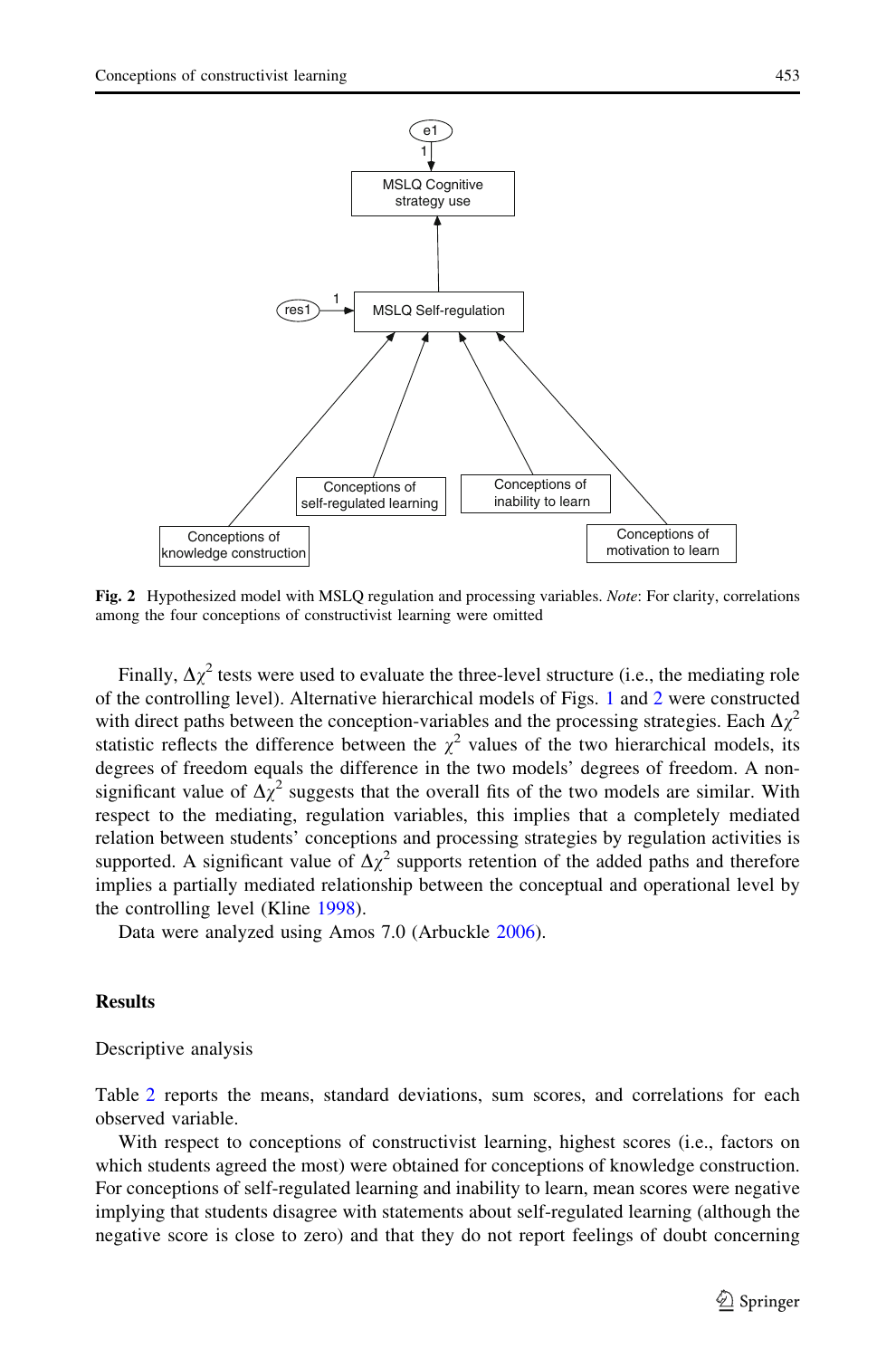<span id="page-9-0"></span>

| Table 2 Descriptive statistics and correlation matrix for the observed variables                               |       |                |           |                 |           |                      |          |         |          |               |               |           |         |
|----------------------------------------------------------------------------------------------------------------|-------|----------------|-----------|-----------------|-----------|----------------------|----------|---------|----------|---------------|---------------|-----------|---------|
| Variable                                                                                                       | Σ     | SD             |           | $\mathcal{C}$   | 3         |                      | n        | ७       |          | ∞             | ᡋ             | $\approx$ |         |
| 1. Conceptions of knowledge construction                                                                       |       |                | I         |                 |           |                      |          |         |          |               |               |           |         |
| 2. Conceptions of self-regulated learning                                                                      | $-37$ | 80             | $.51**$   | I               |           |                      |          |         |          |               |               |           |         |
| 3. Conceptions of inability to learn                                                                           | $-66$ | 95             | $-.57***$ | $-55**$         | I         |                      |          |         |          |               |               |           |         |
| 4. Conceptions of motivation to learn                                                                          | .58   | $\frac{8}{10}$ | $.34**$   | $.34**$         | $-24*$    | I                    |          |         |          |               |               |           |         |
|                                                                                                                | Sum   |                |           |                 |           |                      |          |         |          |               |               |           |         |
| 5. ILS self-regulation                                                                                         | 30.09 | 7.68           | $23*$     | $.29**$         | $-.25*$   | $.35**$              | Í        |         |          |               |               |           |         |
| 6. ILS external regulation                                                                                     | 32.50 | 6.16           | $-.22*$   | $-30**$         | $20*$     | $\overline{11}$      |          | Í       |          |               |               |           |         |
| 7. ILS lack of regulation                                                                                      | 13.85 | 4.72           | $-.39***$ | $-39**$         | $.57***$  | $-.43***$            | $-0.20*$ |         | I        |               |               |           |         |
| 8. ILS deep processing                                                                                         | 37.41 | 8.09           | $-41**$   | $.28**$         | $-.42***$ | $34**$               | $.73**$  | $\rm 5$ | $-0.24*$ | I             |               |           |         |
| 9. ILS stepwise processing                                                                                     | 30.73 | 7.74           | S         | $\overline{0}$  | $-0.4$    | $.35**$              | $.35**$  | $41**$  | $-0.9$   | $\frac{5}{1}$ | I             |           |         |
| 10. ILS concrete processing                                                                                    | 15.56 | 3.68           | S.        | $\overline{13}$ | $-0.21*$  | $\ddot{\mathcal{S}}$ | $.53**$  |         | $-0.7$   | $.56**$       | $\frac{8}{2}$ | I         |         |
| 11. MSLQ self-regulation                                                                                       | 42.21 | 6.92           | $.28**$   | $.35**$         | $-28**$   | $5 + 5$              | $.64**$  | $-16$   | $-42**$  | $.51**$       | $43**$        | $.29**$   | I       |
| 12. MSLQ cognitive strategy use                                                                                | 54.83 | 6.96           | $34**$    | $\overline{c}$  | $-.22*$   | $41**$               | $.50**$  | $.33**$ | $-18$    | $45**$        | $4**$         | $.32***$  | $.55**$ |
| Note: $N = 98$ . * Correlation is significant at the .05 level; ** Correlation is significant at the .01 level |       |                |           |                 |           |                      |          |         |          |               |               |           |         |

| ۱                                                                                     |
|---------------------------------------------------------------------------------------|
| ۱                                                                                     |
| í<br>l                                                                                |
|                                                                                       |
| l<br>i                                                                                |
| ׇ֚֬֡                                                                                  |
| l<br>l<br>l                                                                           |
|                                                                                       |
| l<br>í<br>í<br>l<br>l<br>l                                                            |
| ֖֖ׅׅׅ֧ׅ֧ׅ֖֧֪ׅ֖֧֪ׅ֧֪ׅ֧֪ׅ֧֪ׅ֧֪ׅ֧֪ׅ֧֪ׅ֧֪ׅ֧֪ׅ֧֚֚֚֚֚֚֚֚֚֚֚֚֚֚֚֚֚֚֚֚֚֚֚֚֚֚֚֚֚֬֕֕֝֝֬֝֬֝֬֝֬֝֬ |
| l<br>l                                                                                |
|                                                                                       |
| ۱<br>í                                                                                |
| I                                                                                     |
| l                                                                                     |
|                                                                                       |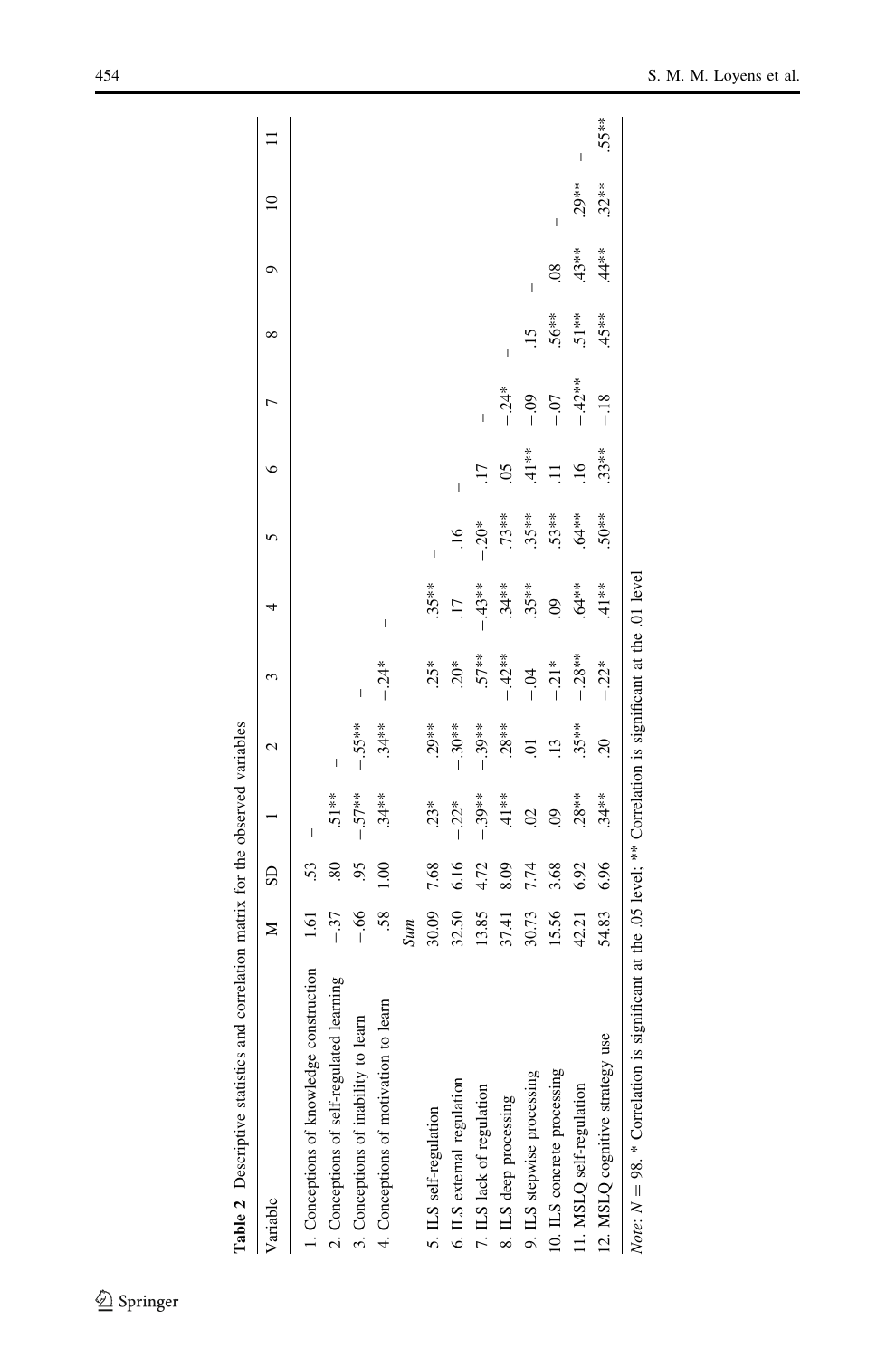their learning processes. Except for the ILS self-regulation scores, students' mean scores on the subscales of the ILS were average compared to the ILS norm group of psychology students in higher education. Students' scores on the ILS self-regulation scale were slightly above average (Vermunt [1992](#page-17-0)).

Correlations among the four variables on the conceptual level were all significant and, as expected, conceptions of inability to learn showed negative relationships with all other variables, except with external regulation and lack of regulation. Similarly, lack of regulation showed negative correlations with all other variables, except for self-perceived inability to learn and external regulation. Conceptions were significantly correlated with constructivist learning activities such as self-regulation (of both ILS and MSLQ) and deep processing. However, for concrete processing and cognitive strategy use, not all relationships with students' conceptions were significant.

Concerning the ILS variables, self-regulation showed positive correlations with deep and concrete processing. This finding is in line with the defined learning styles of the ILS where self-regulation, deep, and concrete processing are all part of the meaning-directed learning style. Self-regulation also had a positive relationship with stepwise processing, but this correlation was less high compared to deep and concrete processing. External regulation on the other hand, showed a positive correlation with stepwise processing, which is in line with the reproduction-directed learning style that consists of both variables (Vermunt [1992](#page-17-0)).

The self-regulation subscale of the MSLQ showed the same pattern of correlations compared to the ILS self-regulation variable. The MSLQ cognitive strategy use variable, finally, showed positive correlations with self-regulation (of both ILS and MSLQ), external regulation, and all ILS processing variables as well as a negative, but not significant, correlation with lack of regulation.

Analysis of the structural model with regulation and processing variables of the ILS

Analysis of the hypothesized structural model depicted in Fig. [1](#page-7-0) ( $N = 98$ ) revealed a CFI of .97 a TLI of .88, and a RMSEA of .09. These indices indicate a reasonable fit of the model with the data. The  $\chi^2$  analysis,  $\chi^2(12, N = 98) = 22.58, p > .01$ , also suggested that the hypothesized model fits the data reasonably well.  $\chi^2$  divided by the degrees of freedom of the hypothesized structural model depicted in Fig. [1](#page-7-0) was less than two.

Table [3](#page-11-0) displays estimates and standard errors of the structural parameters. Estimates displayed in Table [3](#page-11-0) account for the hypothesized model that depict the relationships among students' conceptions of constructivist learning, regulation strategies, and students' processing strategies.

In total, nine regression paths were significant. With respect to students' conceptions of constructivist learning, conceptions of self-regulated learning, self-perceived inability to learn, and motivation to learn contributed significantly to the controlling level. Conceptions of self-regulated learning maintained a strong negative relationship with external regulation and a positive, although not significant, relationship with self-regulation. Conceptions of self-perceived inability to learn had a large positive relationship with lack of regulation. This implies that students who express high levels of doubt with regard to their learning process are at risk for adopting an inadequate regulation strategy. Conceptions of motivation to learn had a negative relationship with lack of regulation and positive relationships with self-regulation as well as external regulation. Conceptions of knowledge construction did not show any significant relationships with students' reported regulation strategies.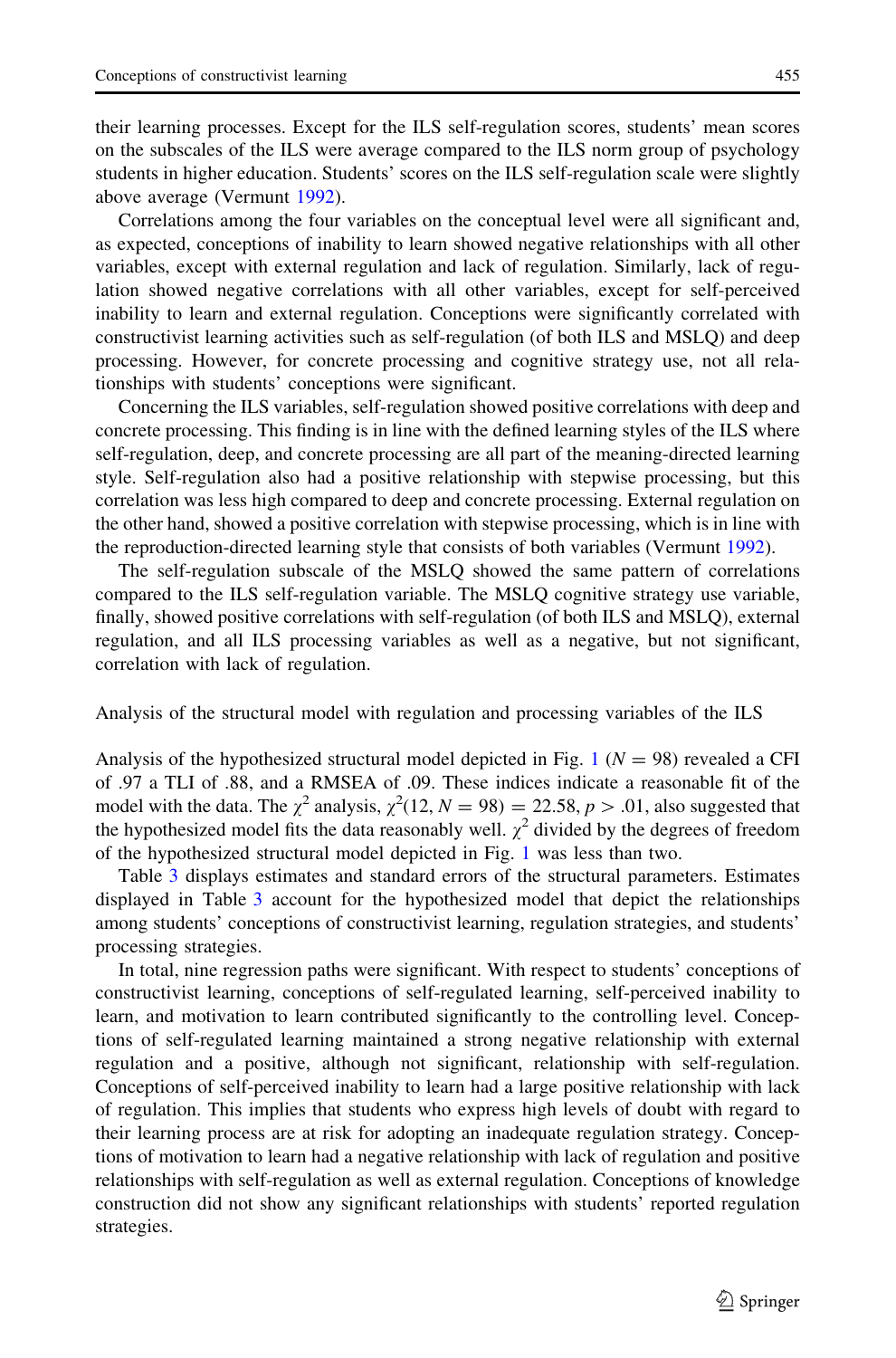| Parameter                                                                       | Unstandardized<br>estimates | Standardized<br>estimates | Standard<br>error |
|---------------------------------------------------------------------------------|-----------------------------|---------------------------|-------------------|
| Conceptions of knowledge construction $\rightarrow$ ILS self-<br>regulation     | .05                         | .01                       | 1.74              |
| Conceptions of self-regulated learning $\rightarrow$ ILS self-<br>regulation    | 1.27                        | .13                       | 1.14              |
| Conceptions of inability to learn $\rightarrow$ ILS self-<br>regulation         | $-.88$                      | $-.11$                    | .99               |
| Conceptions of motivation to learn $\rightarrow$ ILS self-<br>regulation        | $2.17**$                    | .28                       | .77               |
| Conceptions of knowledge construction $\rightarrow$ ILS<br>external regulation  | $-1.80$                     | $-.16$                    | 1.37              |
| Conceptions of self-regulated learning $\rightarrow$ ILS<br>external regulation | $-2.52**$                   | $-.33$                    | .90               |
| Conceptions of inability to learn $\rightarrow$ ILS external<br>regulation      | .01                         | .02                       | .78               |
| Conceptions of motivation to learn $\rightarrow$ ILS external<br>regulation     | 2.08**                      | .34                       | .61               |
| Conceptions of knowledge construction $\rightarrow$ ILS lack<br>of regulation   | .10                         | .01                       | .89               |
| Conceptions of self-regulated learning $\rightarrow$ ILS lack<br>of regulation  | $-.11$                      | $-.02$                    | .58               |
| Conceptions of inability to learn $\rightarrow$ ILS lack of<br>regulation       | $2.46**$                    | .49                       | .51               |
| Conceptions of motivation to learn $\rightarrow$ ILS lack of<br>regulation      | $-1.48**$                   | $-.31$                    | .40               |
| ILS self-regulation $\rightarrow$ ILS deep processing                           | $.76**$                     | .72                       | .08               |
| ILS self-regulation $\rightarrow$ ILS stepwise processing                       | $.27**$                     | .27                       | .09               |
| ILS self-regulation $\rightarrow$ ILS concrete processing                       | $.26**$                     | .54                       | .04               |
| ILS external regulation $\rightarrow$ ILS deep processing                       | $-.07$                      | $-.05$                    | .09               |
| ILS external regulation $\rightarrow$ ILS stepwise processing                   | $.48**$                     | .38                       | .11               |
| ILS external regulation $\rightarrow$ ILS concrete processing                   | .01                         | .02                       | .05               |
| ILS lack of regulation $\rightarrow$ ILS deep processing                        | $-.13$                      | $-.08$                    | .12               |
| ILS lack of regulation $\rightarrow$ ILS stepwise processing                    | $-.16$                      | $-.10$                    | .15               |
| ILS lack of regulation $\rightarrow$ ILS concrete processing                    | .03                         | .04                       | .07               |

<span id="page-11-0"></span>Table 3 Estimates and standard errors of structural parameters for ILS variables

Note: \*\*  $p < .01$ 

Furthermore, several path coefficients from the controlling to the operational level were significant. Self-regulation had a very strong relationship with deep processing, a strong relationship with concrete processing, as well as a relationship with stepwise processing. External regulation had a fairly large relationship with stepwise processing and no significant relationships with deep and concrete processing. Lack of regulation, finally, did not show significant path estimates with the operational level variables.

 $\Delta \chi^2$  test for the structural model with regulation and processing variables of the ILS

Finally, a model assuming direct paths from students' conceptions to processing strategies was compared with the hypothesized model as suggested by Fig. [1](#page-7-0). This was done to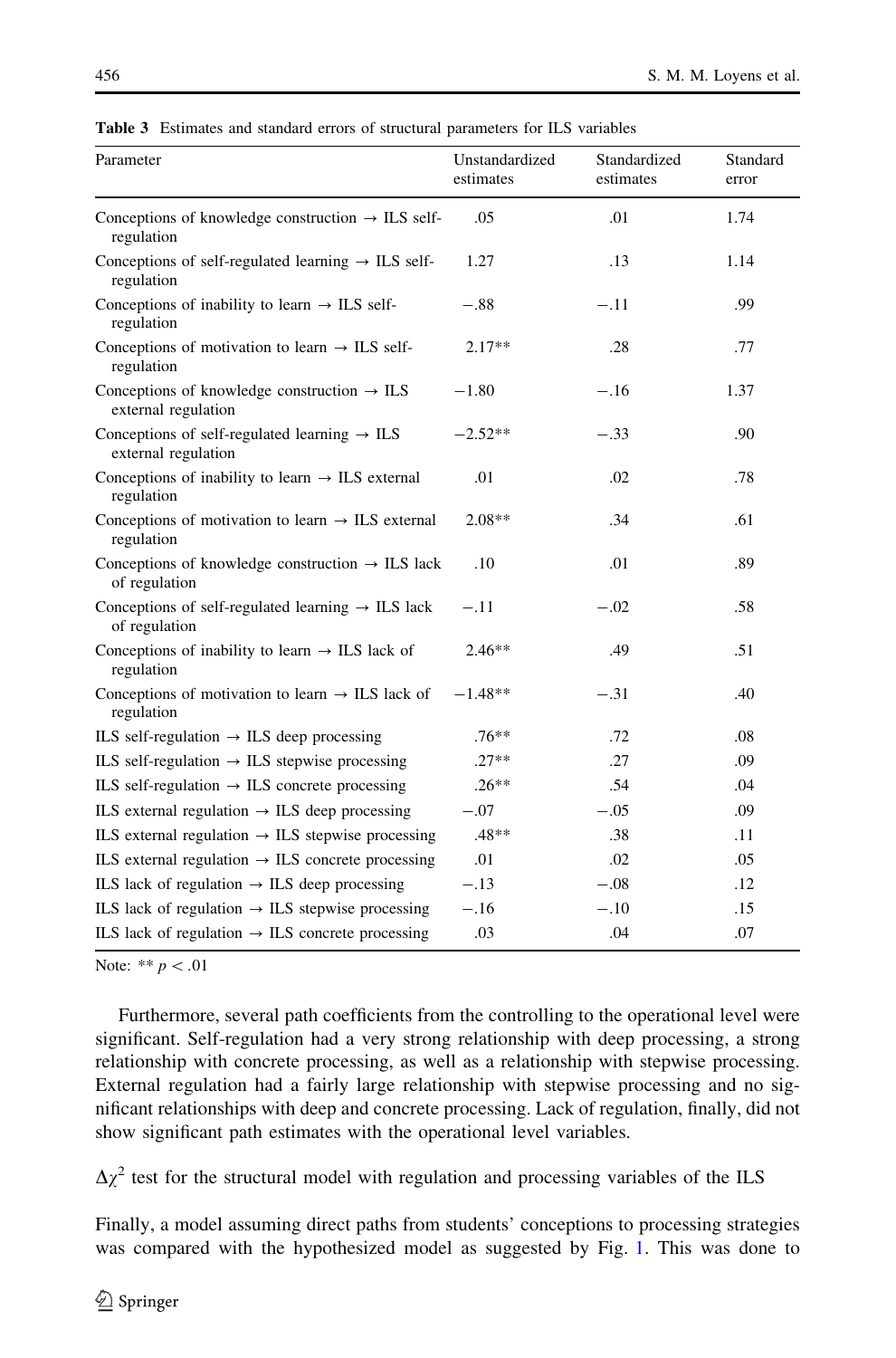| Parameter                                                                    | Unstandardized<br>estimates | Standardized<br>estimates | Standard<br>Error |
|------------------------------------------------------------------------------|-----------------------------|---------------------------|-------------------|
| Conceptions of knowledge construction $\rightarrow$ MSLO<br>self-regulation  | .30                         | $.02\,$                   | 1.28              |
| Conceptions of self-regulated learning $\rightarrow$ MSLO<br>self-regulation | .98                         | .11                       | .84               |
| Conceptions of inability to learn $\rightarrow$ MSLO self-<br>regulation     | $-.63$                      | $-.09$                    | .71               |
| Conceptions of motivation to learn $\rightarrow$ MSLQ self-<br>regulation    | $4.09**$                    | .59                       | .57               |
| $MSLO$ self-regulation $\rightarrow MSLO$ cognitive strategy<br>use          | $.55***$                    | .55                       | .09               |

Table 4 Estimates and standard errors of structural parameters for MSLQ variables

Note:  $** p < .01$ 

examine whether relations between students' conceptions and the operational level are completely mediated by students' regulation strategies. This alternative model was identical to the model in Fig. [1,](#page-7-0) but it assumed additional paths from the conceptions directly to all three processing variables. This alternative model resulted in a saturated model with 0 degrees of freedom. Therefore, the  $\chi^2$  test of the model depicted in Fig. [1](#page-7-0) also serves as the  $\Delta \chi^2$  test since the saturated model has, by default, a  $\chi^2$  of zero. The value of  $\Delta \chi^2$  $(df = 12) = 22.58$ , was significant at the .05 level, assuming partial mediation. In other words, adding direct relations between conceptions and processing variables lead to a better explanation of the data compared to complete mediation.

Therefore, relations between conceptions and the endogenous factors at the operational level are only partially mediated by students' reported regulation strategies. The regression coefficients of the alternative model showed a significant ( $p \lt 0.001$ ), negative relationship between self-perceived inability to learn and deep processing (unstandardized regression weight  $= -3.00$ ; standardized regression weight  $= -0.35$ ; standard error  $= 0.80$ . No other variables at the conceptual level showed significant, direct connections with the operational level. When the model depicted in Fig. [1](#page-7-0) was rerun with a direct path from self-perceived inability to deep processing, the following fit measures were obtained:  $\chi^2(11,$  $N = 98$  = 13.38,  $p > .10$ , CFI = .99, TLI = .97, RMSEA = .05. It should be noted, however, that in order to draw reliable conclusions, this renewed model should be tested in a new, independent sample.

Analysis of the structural model regulation and processing variables of the MSLQ

Testing the hypothesized structural model with the regulation and processing variables of the MSLQ resulted in a CFI of .99 a TLI of .95, and a RMSEA = .08 indicating a good fit with the data. The  $\chi^2$  analysis,  $\chi^2$  (4, N = 98) = 6.40, p > .10, also supported good model fit.

Table 4 shows the estimates and standard errors of the structural parameters of the hypothesized model with the MSLQ-variables.

The estimates shown in Table 4 revealed two significant path estimates. On the conceptual level, motivation to learn had a strong relationship with self-regulation. The path coefficient from conceptions of self-regulated learning to reported self-regulation on the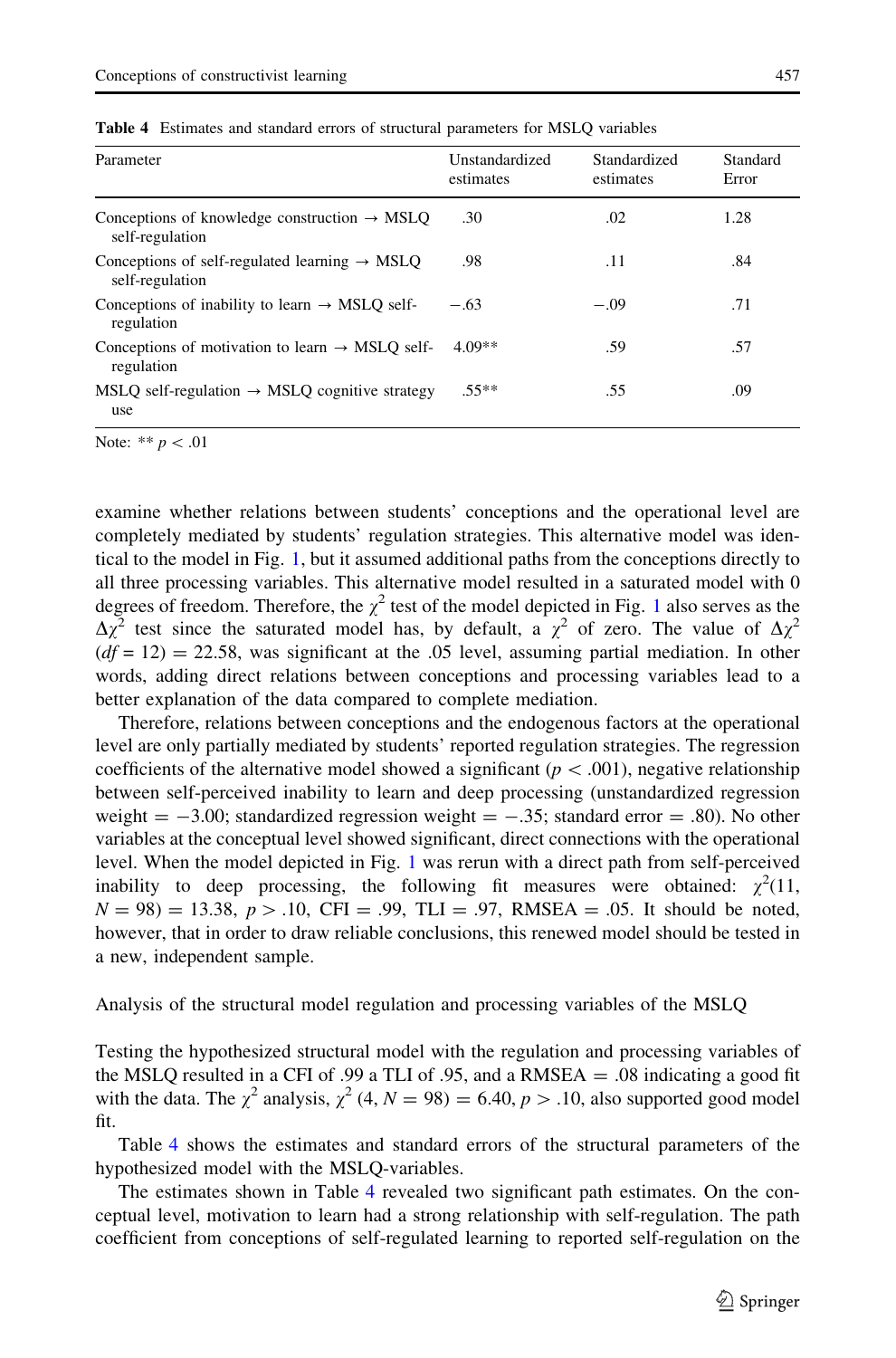controlling level was not significant. No other conceptions of constructivist learning had significant relationships with self-regulation.

Self-regulation strategies had strong relationships with cognitive strategy use, in line with the data of the ILS variables.

 $\Delta \chi^2$  test for the structural model with regulation and processing variables of the MSLQ

Again, including direct paths from the conceptions to the processing-variable resulted in a just-identified or saturated model with zero degrees of freedom. Therefore, the value of the  $\chi^2$  $\chi^2$  test of the model depicted in Fig. 2 is also the value of the  $\Delta \chi^2$  test;  $\Delta \chi^2 (df = 4) = 6.40$ . This result is nonsignificant at the .05 level, indicating that direct relations between conceptions and cognitive strategy use did not lead to a better explanation of the data. Therefore, any relations between conceptions and the endogenous factor (i.e., cognitive strategy use) are entirely mediated by self-regulation. However, in this model, the direct path from conceptions of knowledge construction to cognitive strategy use was significant (unstandardized regression weight  $=$  3.10; standardized regression weight  $=$  .24; standard  $error = 1.39$ .

## **Discussion**

Relationships between conceptions of constructivist learning and regulation and processing strategies

The present study investigated relationships between students' conceptions of constructivist learning on the one hand, and their regulation and processing strategies on the other hand. Students in a constructivist, problem-based learning curriculum were questioned about their beliefs about the utility of knowledge construction and self-regulated learning. In addition, their beliefs about their own (in)ability to learn and motivation to learn were studied. Two hypothesized models were tested and a  $\Delta \chi^2$  test was used to examine whether relationships between students' conceptions and processing strategies were mediated by students' self-regulated learning activities. The first model implemented regulation and processing variables of the ILS, the second model of the MSLQ. Results revealed a reasonable fit of the ILS model with the data. Previous studies have shown mixed results with regard to model fit of all ILS variables tested in a hypothesized structural model (e.g., Boyle et al. [2003](#page-16-0); Vermetten et al. [1999\)](#page-17-0). An explanation could lie in the partially mediated relationships, which will be discussed later on. Testing the second hypothesized model with regulation and processing variables of the MSLQ resulted in a good fit. Altogether, these findings imply that structural relations exist between instructional conceptions of a constructivist learning environment and regulation and processing strategies.

# The pattern of path coefficients

Students' conceptions of inability to learn showed strong relationships with lack of regulation. This implies that students who report feelings of doubt with regard to their learning process are likely to adopt an inadequate regulation strategy. As hypothesized, this factor is detrimental for students' learning. Earlier research, however, has demonstrated that conceptions of inability to learn had positive relationships with students' self-study time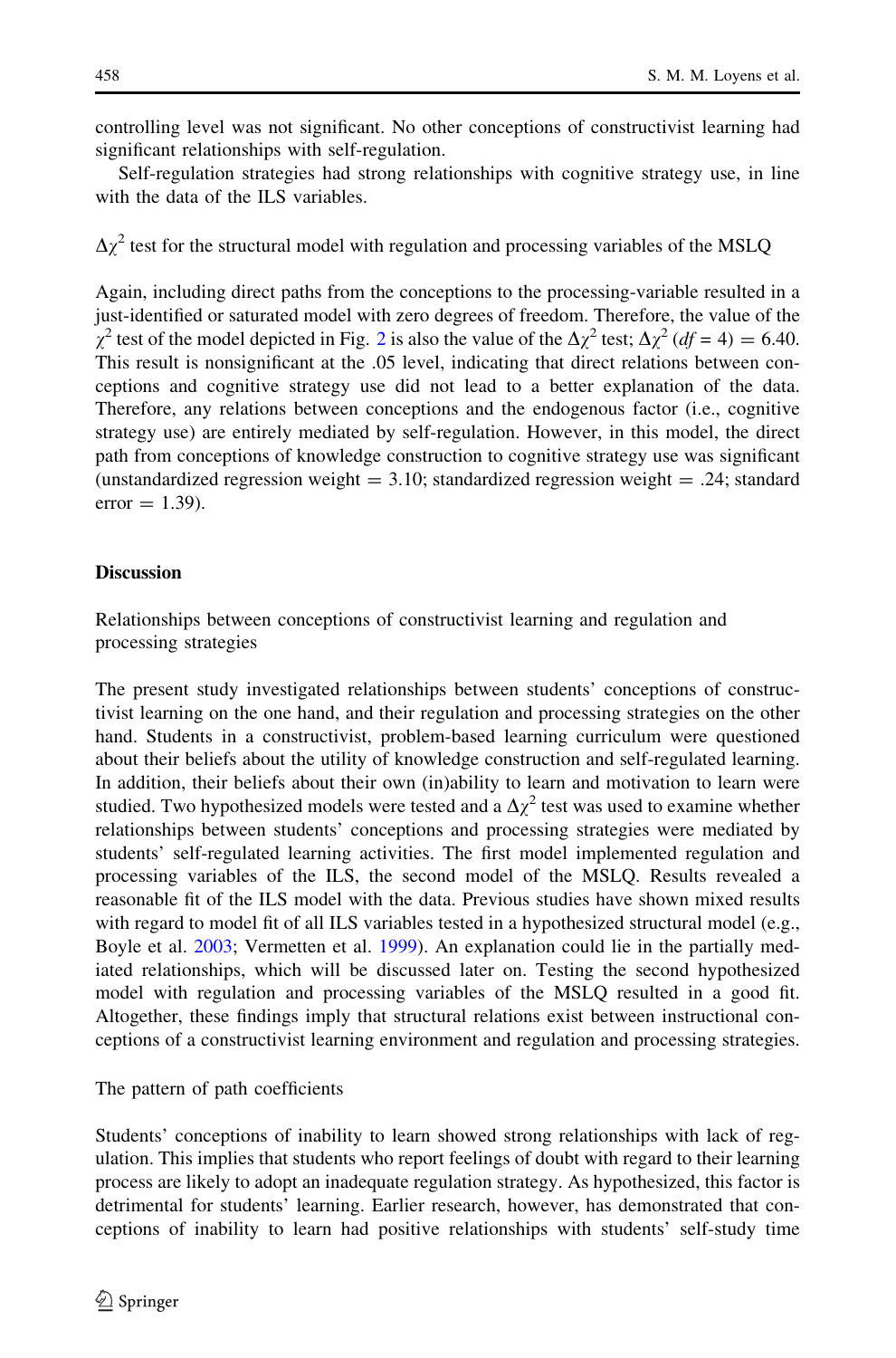(Loyens et al. [2007b](#page-16-0)). It has been argued that students' encounter with their perceived inability is not necessarily harmful for their learning processes. Possibly, they will work harder to manage this uncertainty and by doing so, they may come to a degree of acceptance or tolerance of uncertainty, which makes them less averse to it (Block [1996](#page-16-0)). Nevertheless, the present findings suggest that extra study hours of these students do not necessarily lead to more effective study strategies. On the contrary, these students are likely to adopt an undirected regulation strategy. Because an undirected learning style (which consists of a lack of regulation) has been proven to be consistently and negatively related to study outcomes (Vermunt and Vermetten [2004](#page-17-0)), students' expressing self-perceived inability to learn are at risk.

The negative relationship between conceptions of motivation to learn and lack of regulation could be expected. Students who indicate to agree with statements such as ''I can easily find the motivation to study'' are not likely to adopt an undirected regulation strategy. As hypothesized, conceptions of motivation had significant relationships with the ILS self-regulation variable as well as the MSLQ self-regulation variable. More striking, however, is the relationship between conceptions of motivation and external regulation. The issue that comes to mind in this respect is the dichotomy intrinsic versus extrinsic motivation. However, this dichotomy was not as such integrated in the factor structure of the motivation to learn-variable, meaning that motivational aspects such as study goals (i.e., learning versus performance goals) were not explicitly questioned. It could be argued that some students can obtain high scores on statements such as ''I can easily find the motivation to study'' because they have high grades in mind (performance goals) and not because they are intrinsically motivated in the subject matter (learning goals). Using a more specific measure of motivation could shed light on this issue in future research.

Conceptions of self-regulated learning had small, but not significant, relationships with actual reported self-regulation activities. Mean scores on conceptions of self-regulated learning revealed that in general, students tend to disagree with this construct, implying that they prefer that the teacher directs their learning and indicates what main and side issues are in the subject matter. However, the student population in this study did report use of self-regulated learning activities, even slightly above average compared to a norm group of psychology students (Vermunt [1992\)](#page-17-0). Winne ([1995\)](#page-17-0) has argued that all learners are inevitably engaged in self-regulated learning activities (i.e., they all plan and monitor to some degree). Nevertheless, Table [2](#page-9-0) showed that students who believe that self-regulation is beneficial for their learning are more likely to engage in self-regulated behaviour. Students who agree with the benefits of self-regulated learning, however, do not believe that external regulation is of use for their learning. In terms of implications, more attention should be given to those students who entirely disagree that aspects of self-regulation such as goal setting, self-observation, self-assessment, and self-reinforcement can be helpful for their learning process, because differences in self-regulated strategy use reflect on academic achievement (e.g., Cantwell and Moore [1996](#page-16-0); VanZile-Tamsen and Livingston [1999\)](#page-17-0).

In both hypothesized models, conceptions of knowledge construction did not show significant relationships with regulation strategies, while these conceptions significantly predict students' learning activities as observed by their tutors in earlier research (Loyens et al. [2007b\)](#page-16-0). One could argue that these conceptions would primarily have relationships with cognitive processing strategies, since the knowledge construction variable consists of processing concepts such as elaboration and an active processing of the subject matter. However, direct paths from the knowledge construction-variable to the operational level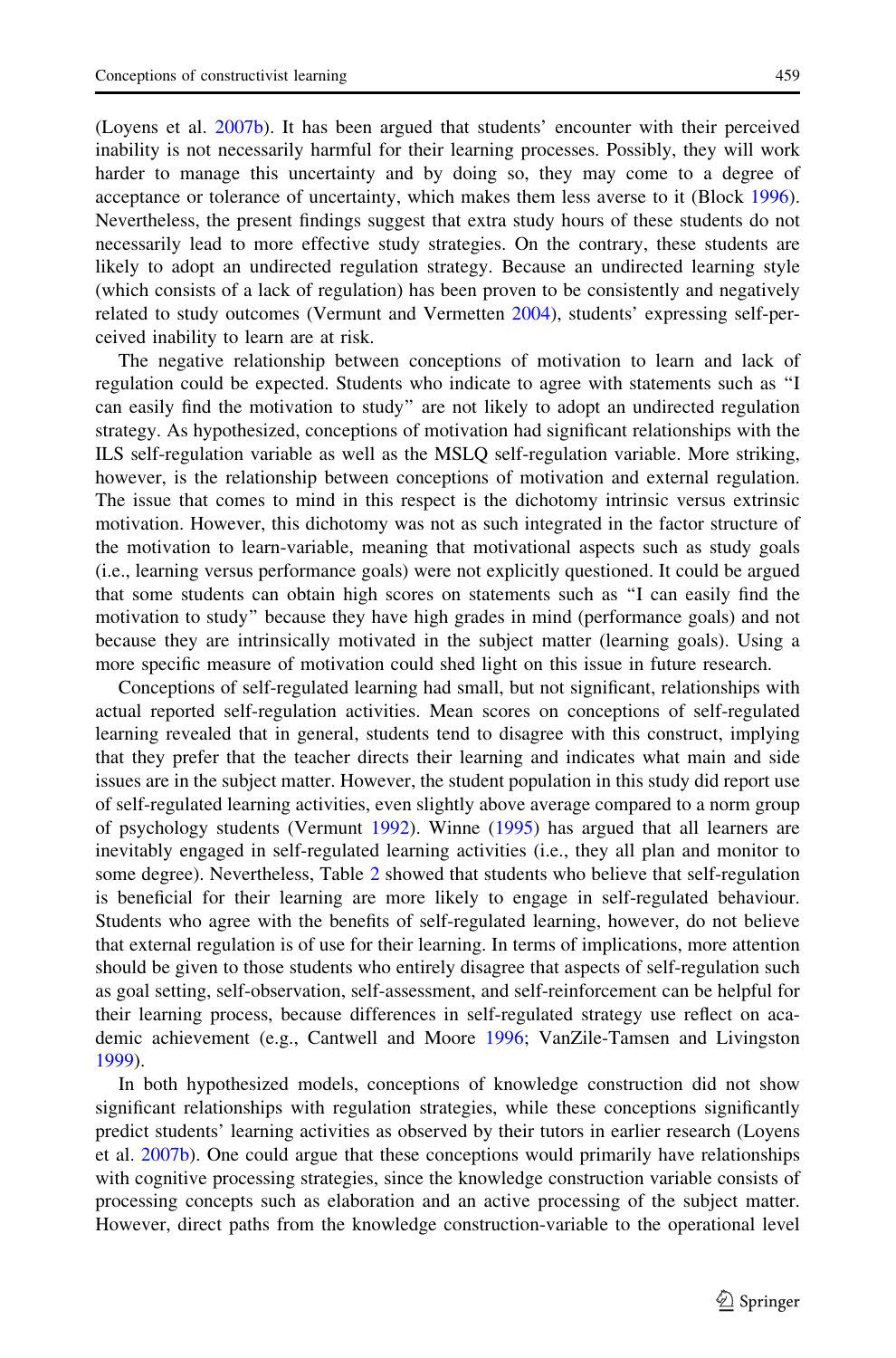could only be observed in the model with the MSLQ variables, but not in the model with the ILS variables.

Path coefficients between the controlling and operational level were in line with previous findings. For the model depicted in Fig. [1](#page-7-0), results were in line with defined learning styles as outlined in the Results-section. However, self-regulation showed a moderate relationship with stepwise processing, while the latter is part of a reproduction-oriented learning style. The combination of self-regulation with stepwise processing has been shown to lead to low performances of students (Beishuizen et al. [1994\)](#page-16-0). On the other hand, deep processing does not completely exclude stepwise processing. Entwistle and Peterson ([2004\)](#page-16-0) state that memorisation may be acquired at some stage of the learning process, for certain purposes or in certain subject areas. Memorisation can precede understanding. Our results do confirm that self-regulation leads to deep and concrete processing, but it can also lead to stepwise processing.

Mediated relationship between conceptual and operational level

The  $\Delta\chi^2$  tests showed different results for both hypothesized models. For the ILS, partial mediation is supported. A strong, negative relationship between self-perceived inability to learn and deep processing could be derived from the saturated model, although the reliability of this finding needs to be explored in a new, independent sample. The result is in line with earlier findings of Vermetten et al. ([1999\)](#page-17-0). They concluded that regulation strategies do function on a controlling level, but these strategies are not strict mediators. The present results seem to confirm this role of regulation strategies for the ILS model.

With respect to the MSLQ variables, complete mediation of self-regulation was found, implying that the influence of the conceptual level on the operational level is completely controlled by self-regulation. To our knowledge, no previous studies have tested this threelevel structure on the MSLQ. The important, controlling role of self-regulation for this instrument became apparent in this study. It would be interesting to investigate whether the model depicted in Fig. [2](#page-8-0) also holds with the conceptual variables of the MSLQ (i.e., motivational beliefs subscale).

#### Limitations

There is a constraint to our findings. The sample size used in this study ( $N = 98$ ) is rather small. However, the hypothesized models tested in our study are rather simple (i.e., do not consist of a large number of parameters) which is another important consideration that needs to be taken into account (Kline [1998\)](#page-16-0).

Another constraint is the fact that self-regulation and processing strategies were selfreport measures. Although self-report measures are frequently used in educational research studies, there is a need for more behavioural measures.

Finally, this study was conducted with third- and fourth year students. This student population was chosen because they have gained quite some experience with regulating their study activities and finding effective processing strategies. Future research should test the proposed models with other student populations to examine generalizibility.

Acknowledgements The authors gratefully acknowledge Prof. Dr. Gregory Hancock of the University of Maryland for his invaluable suggestions with regard to the statistical analyses. Also, we would like to thank Vereniging Trustfonds Rotterdam for their financial support.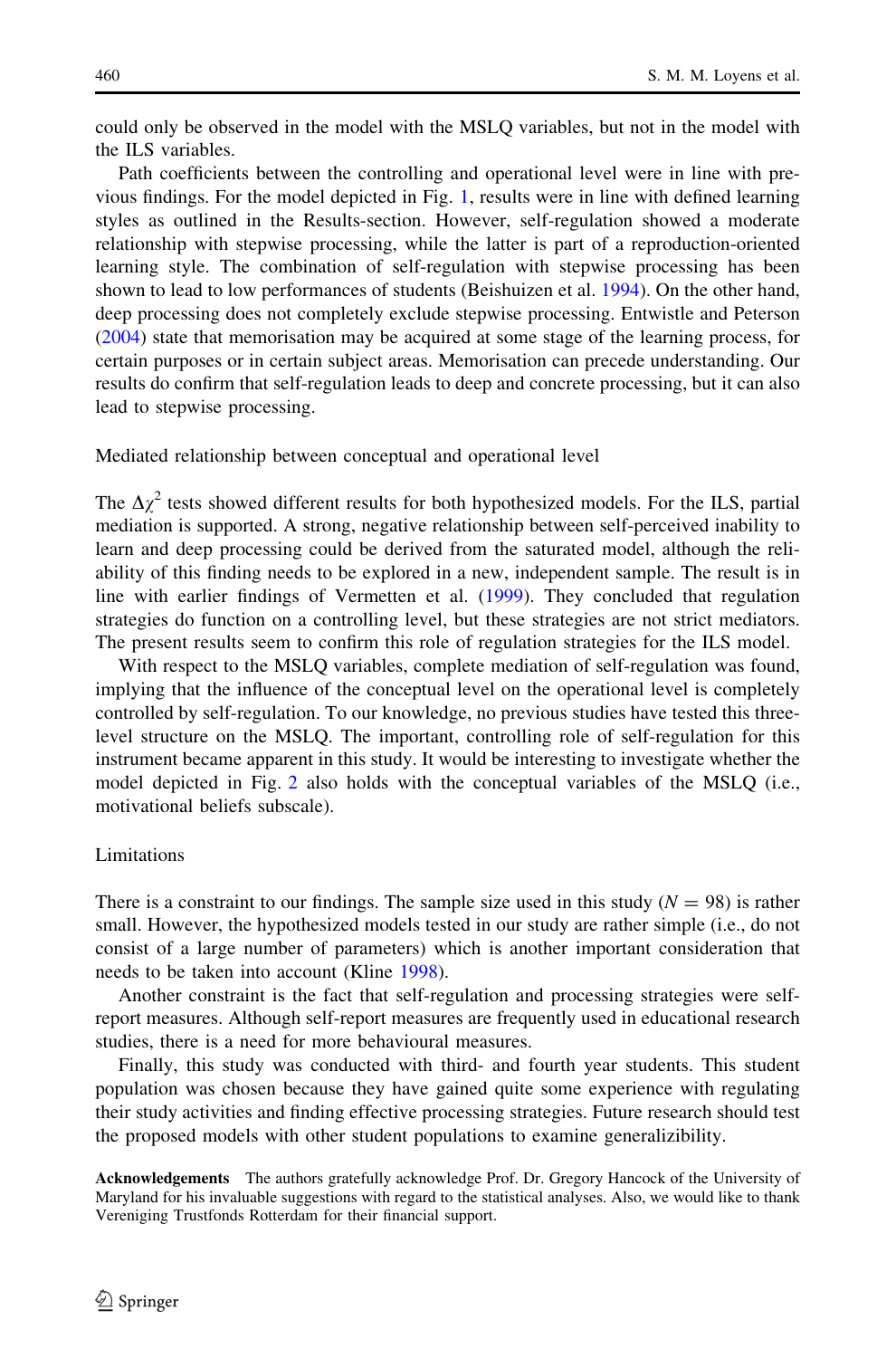## <span id="page-16-0"></span>References

Arbuckle, J. L. (2006). Amos 7.0 user's guide. Chicago: SPSS.

- Barrows, H. S. (1996). Problem-based learning in medicine and beyond: A brief overview. In W. H. Gijselaers (Ed.), New directions for teaching and learning (Vol. 68, pp. 3–11). San Francisco, CA: Jossey-Bass.
- Beishuizen, J., Stoutjesdijk, E., & Van Putten, K. (1994). Studying textbooks: Effects of learning styles, study task, and instruction. Learning and Instruction, 4, 151–174.
- Bentler, P. M. (1990). Comparative fix indexes in structural models. Psychological Bulletin, 107, 238–246.
- Block, S. D. (1996). Using problem-based learning to enhance the psychosocial competence of medical students. Academic Psychiatry, 20, 65–75.
- Boyle, E. A., Duffy, T., & Dunleavy, K. (2003). Learning styles and academic outcome: The validity and utility of Vermunt's inventory of learning styles in a British higher education setting. British Journal of Educational Psychology, 73, 267–290.
- Byrne, B. M. (2001). Structural equation modeling with AMOS: Basic concepts, applications, and programming. Mahwah, NJ: Erlbaum.
- Cantwell, R. H., & Moore, P. J. (1996). The development of measures of individual differences in selfregulatory control and their relationship to academic performance. Contemporary Educational Psychology, 21, 500–517.
- Clarebout, G., Elen, J., Leonard, R., & Lowyck, J. (2007). Assessing instructional conceptions: A task-based approach. Educational Research and Evaluation, 13, 109–125.
- Crawford, K., Gordon, S., Nicholas, J., & Prosser, M. (1994). Conceptions of mathematics and how it is learned: The perspectives of students entering university. Learning and Instruction, 4, 331–345.
- Dart, B. C., Burnett, P. C., Purdie, N., Boulton-Lewis, G., Campbell, J., & Smith, D. (2000). Students' conceptions of learning, the classroom environment, and approaches to learning. Journal of Educational Research, 93, 262–270.
- Driscoll, M. (2005). Psychology of learning for instruction. Needham Heights, MA: Allyn & Bacon.
- Duke, M., Forbes, H., Hunter, S., & Prosser, M. (1998). Problem-based learning (PBL): Conceptions and approaches of undergraduate students of nursing. Advances in Health Sciences Education, 3, 59–70.
- Entwistle, N. J., & Peterson, E. R. (2004). Conceptions of learning and knowledge in higher education: Relationships with study behaviour and influences of learning environments. International Journal of Educational research, 41, 407–428.
- Fan, X., Thompson, B., & Wang, L. (1999). Effects of sample size, estimation methods, and model specification on structural equation modeling fit indexes. Structural Equation Modeling, 6, 56–83.
- Ferla, J., Valcke, M., & Schuyten, G. (2008). Relationships between student cognitions and their effects on study strategies. Learning and Individual Differences, 18, 271–278.
- Gijbels, D., van de Watering, G., Dochy, F., & van den Bossche, P. (2006). New learning environments and constructivism: The students' perspective. Instructional Science, 34, 213–226.
- Hancock, G. R., & Mueller, R. O. (2001). Rethinking construct reliability within latent systems. In R. Cudeck, S. du Toit & D. Sörbom (Eds.), Structural equation modeling: Present and future—a Festschrift in honor of Karl Jöreskog (pp. 195–216). Lincolnwood, IL: Scientific Software International.
- Hmelo-Silver, C. E. (2004). Problem-based learning: What and how do students learn? Educational Psychology Review, 16, 235–266.
- Hu, L., & Bentler, P. M. (1999). Cutoff criteria for fit indexes in covariance structure analysis: Conventional criteria versus new alternatives. Structural Equation Modeling, 6, 1–55.
- Kline, R. B. (1998). Principles and practice of structural equation modeling. New York: Guilford Press.
- Kuhn, D. (2007). Is direct instruction an answer to the right question? *Educational Psychologist*, 42, 109–113.
- Lowyck, J., Elen, J., & Clarebout, G. (2004). Instructional conceptions: A prospective analysis. International Journal of Educational Research, 41, 429–444.
- Loyens, S. M. M., Rikers, R. M. J. P., & Schmidt, H. G. (2007a). Students' conceptions of distinct constructivist assumptions. European Journal of Psychology of Education, 12, 179–199.
- Loyens, S. M. M., Rikers, R. M. J. P., & Schmidt, H. G. (2007b). The impact of students' conceptions of constructivist assumptions on academic achievement and dropout. Studies in Higher Education, 32, 581–602.